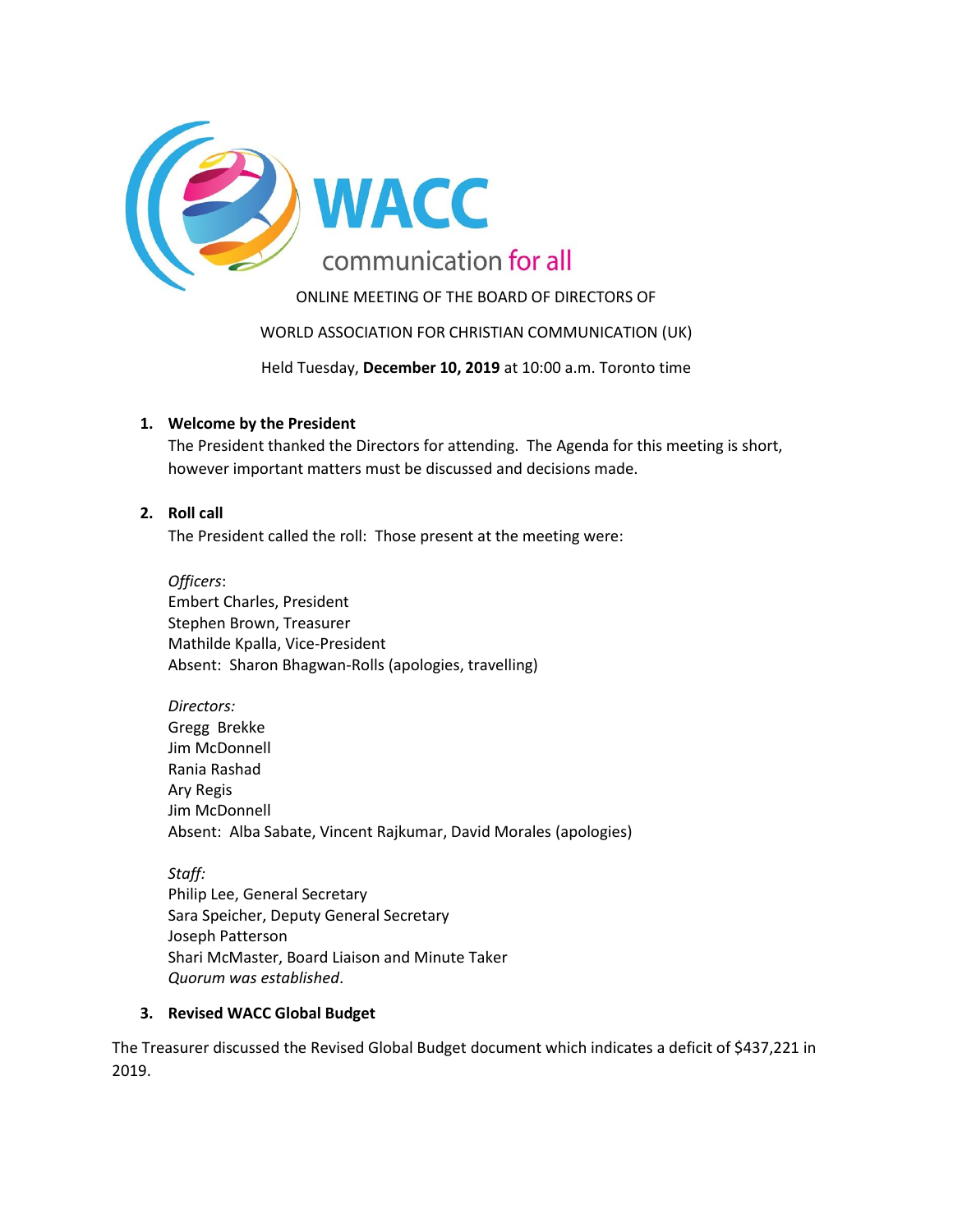During discussions at the Board meeting in London in September 2019, the Finance Committee was asked to look at the 2020 budget and, in particular, the high amounts to be raised for GMMP. The Officers and the Finance Committee therefore looked at the budget for 2020 and asked the Secretariat to develop a global budget that reflected the most urgent costs. The Budget presented here indicates \$116,000 to be raised for GMMP in 2020. Given the high profile of GMMP and its significance to WACC, it was decided after much discussion that there could be made available a contingency amount for GMMP of \$50,000 maximum which would come from the WACC reserves.

The General Secretary noted that the proposed 2020 Budget depends on what is able to be raised, across the board, not just for GMMP.

The President indicated that the suggestion of Gregg Brekke at the London meeting, whereby a cap is put on any drawdown is to be followed. The General Secretary asked for it to be noted that the \$50,000 GMMP contingency is in addition to the projected deficit and not contained in the deficit figure.

The Finance Committee is in agreement with the 2019 Budget. The Treasurer suggests that the Finance Committee review the 2021 Budget in the light of the 2019 end of year position and the likely 2020 finances in order to gain a more accurate picture.

**It was therefore MOVED by Stephen Brown that the Finance Committee agree to the Budget figures for 2019 and 2020 with a cap for additional drawdown from the reserves of \$50,000 in 2020 for GMMP if funds are not raised, and that in early 2020 the Finance Committee review the 2021 budget and make a proposal for approval by the directors**.

## **Seconded by Gregg Brekke.**

#### **ALL in favour.**

The President added a Rider that fundraising efforts are to continue.

#### **4. Future of WACC office**

The General Secretary spoke to the matter of the future of the WACC office and the issues, risks and options related thereto. He referred to the Future of the WACC Office document.

As rental payments are a large Budget expense, the Secretariat has explored options to reduce the amount being paid. At present, WACC is in a large space. Some of the staff has decentralized. Therefore, is there a better model that would work for WACC? However, WACC must be mindful of how donors might perceive a shift in working differently.

The General Secretary spoke to the various options set out in the document:

- 1. **Smaller office renting long-term.** WACC would need to reconfigure. It is unclear if ACT Alliance (from whom WACC gains income through a hosting Agreement) and Thyroid Cancer (who rents space) would be part of a move to smaller premises. What happens to equipment, furniture, etc.? What about physical records that need to be kept?
- 2. **Flexible office space**. Space could be hired for the duration and number of staff required, with the ability to increase or decrease space. What about physical records that need to be kept?
- 3. **Decentralization – all staff would work remotely**. Many issues need addressing: Where is server located; Where are physical records stored; Cost factors/implications for setting up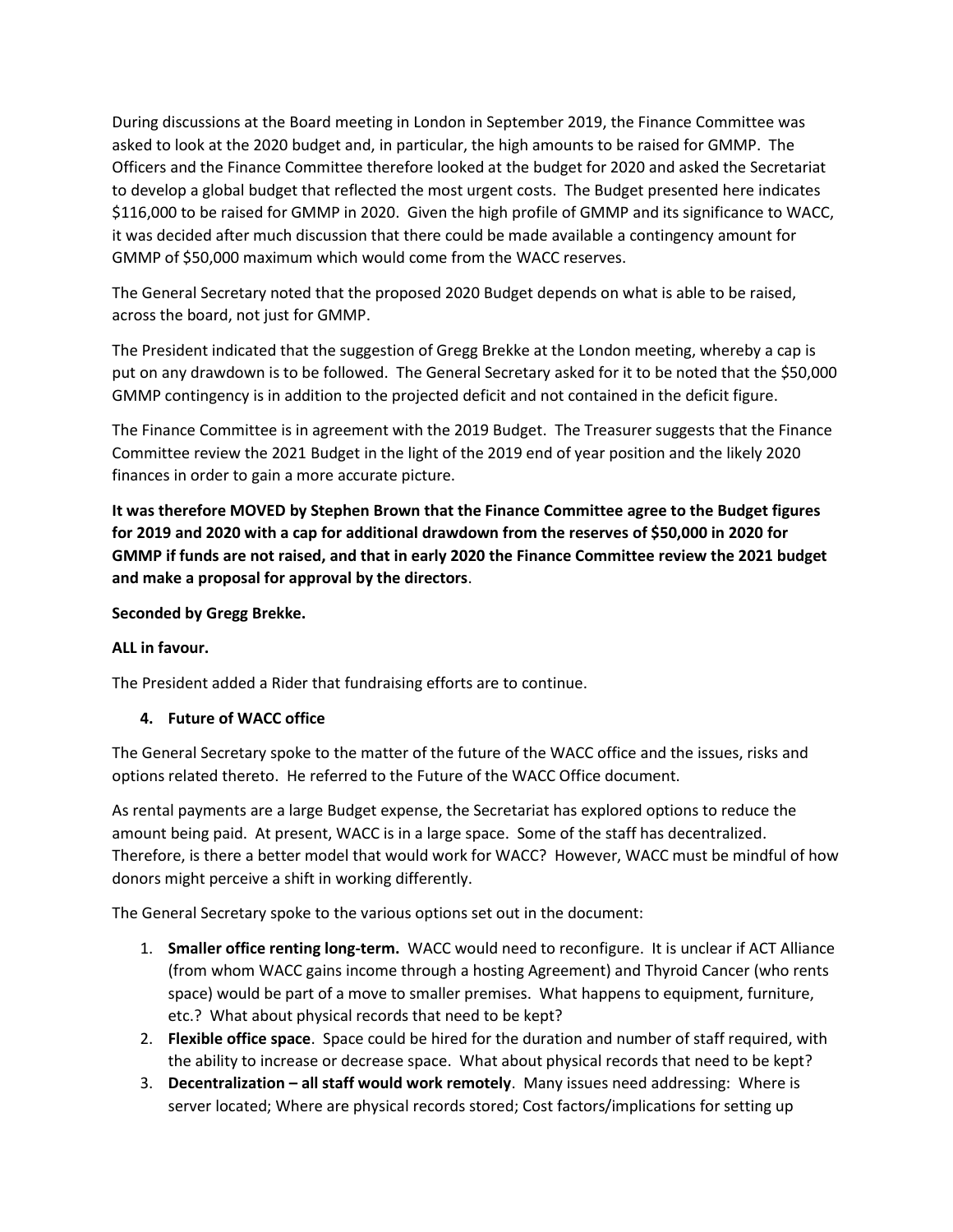network of decentralized staff; Concern for WACC going forward – if staff members leave, how to replace?

- 4. **Hosted by a partner organization**. The General Secretary is aware that most of the partner organizations are decreasing their space and are unable to host.
- 5. **Hybrid solution**. Small hubs in both Toronto and London. Using flexible space for 3 -5 staff in Toronto. Rent space in London for one person, hopefully with partner organization. Possibility of strengthening European connections.
- 6. **Status quo.** Renegotiate lease with Hope. The General Secretary has started the negotiations and is awaiting a reply.
- 7. **Another option**. Though not on the document, the General Secretary proposed a 7<sup>th</sup> option. Use some of the reserve money and purchase a small commercial property that would be owned by WACC. The investment could be recouped over time. It is likely possible to purchase a property for \$800,000 to \$900,000.

Each of the scenarios need to take into consideration the impact on staff and how a change is perceived by funders.

The President asked if the Directors required any clarification.

Question:

- 1. At what point does Hope United need to be given a final decision as to whether the lease will be renewed and if the decision is to not renew, how long can WACC remain in the premises. Answer: Hope needs to be given a decision by the end of February 2020 and WACC would need to leave the premises by August.
- 2. Regarding the ACT Alliance situation. Is there not a guarantee as to how long the hosting agreement is to continue? Answer: The Agreement that WACC had with ACT has expired but there has been no discussion about renewal. WACC has been continuing with the status quo, so as to not encourage ACT to make a decision that moves them from WACC.
- 3. If WACC stays at Hope, is it assumed that ACT would also stay? Answer: No

It was asked what exactly the Board was being asked to decide at this juncture, to which the President said that the Secretariat wants guidance from the Board. The Directors were invited to provide their thoughts/comments on these options.

- apart from the finances what will make it easier for the mandate of WACC to be carried out? not just question of money and location – how will this make WACC more effective and sustainable over the long term
- has it been explored enough what needs to be done to make WACC more sustainable
- it is important that the options bear in mind the impact on staff morale, cohesion, productivity, financial implications in the medium to long-term.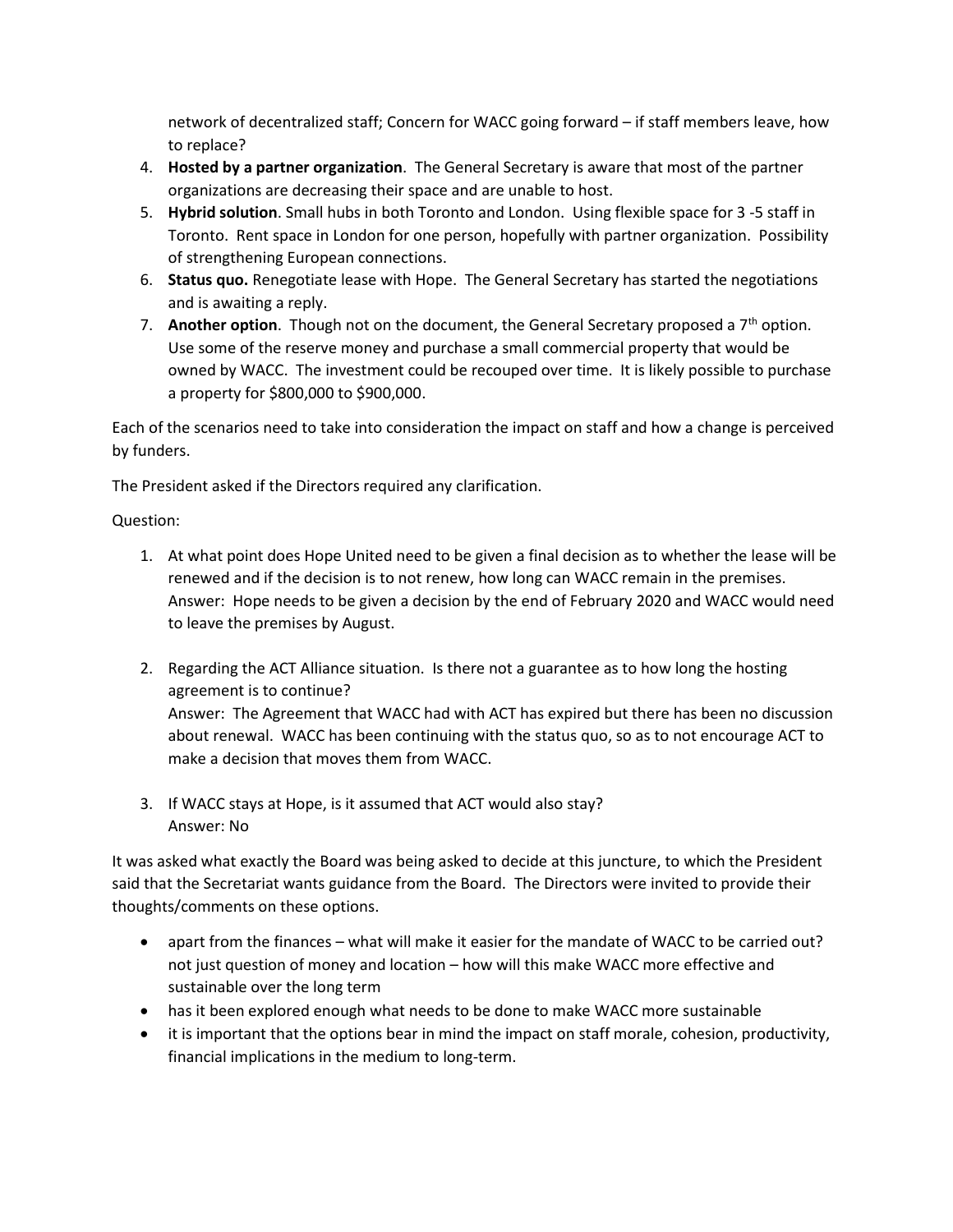The General Secretary expressed concern that if someone were to visit WACC, how would they "see" WACC as an organization in an environment other than at present?

The Treasurer said that as Treasurer, he can't rule out the bottom financial line but in terms of what WACC is and where it is going, he was struck by what the General Secretary said in the narrative, that WACC already has 3 staff working outside the office. WACC has already moved away from the model of having one central office.

Decisions that Board needs to make:

- 1. Does the Board want to give the Secretariat permission to renew the lease with Hope?
- 2. Does the Board feel that strategically WACC's purposes are not best served by tying itself to a physical office?

The general consensus was:

- 1. To negotiate a short extension with Hope United until the end of 2020 so that WACC and Hope would better be able to plan going forward.
- 2. "No" to purchasing a property.
- 3. Being hosted by someone else (another organization) a good idea. However, the General Secretary indicated that in preliminary discussions with other organizations, (UCC, Kairos, Anglicans) they do not have available space.
- 4. "No" to decentralization.

There was discussion with the General Secretary and the Deputy General Secretary regarding decentralization. Sara Speicher, who works out of the UK indicates that it works well for her, but she does not think it would necessarily work well for everyone. She does see the possibility however of being able to build a flexible organization with staff located in different parts of the world which would add to the makeup of WACC.

The President said that there were two matters to make a decision on and the following Motions were made:

#### **It was moved by Mathilde Kpalla that:**

- **1. The Secretariat be asked to discuss with Hope an extension of the lease until the end of 2020 to enable both WACC and Hope to find alternatives.**
- **2. The Secretariat explore smaller office options – including the hybrid option with an office in the UK and an office in Canada. The Board would need to know what would be the minimum amount of space required and to come back to the Board with a proposal by early next year.**

#### **Seconded by Stephen Brown.**

**ALL in favour.**

#### **5. Memorandum of Understanding between WACC UK and WACC Canada.**

The General Secretary spoke to the matter of the MoU between WACC UK and WACC Canada, which had been a long time in the making. The MoU sets out the relationship between the two WACCs. The